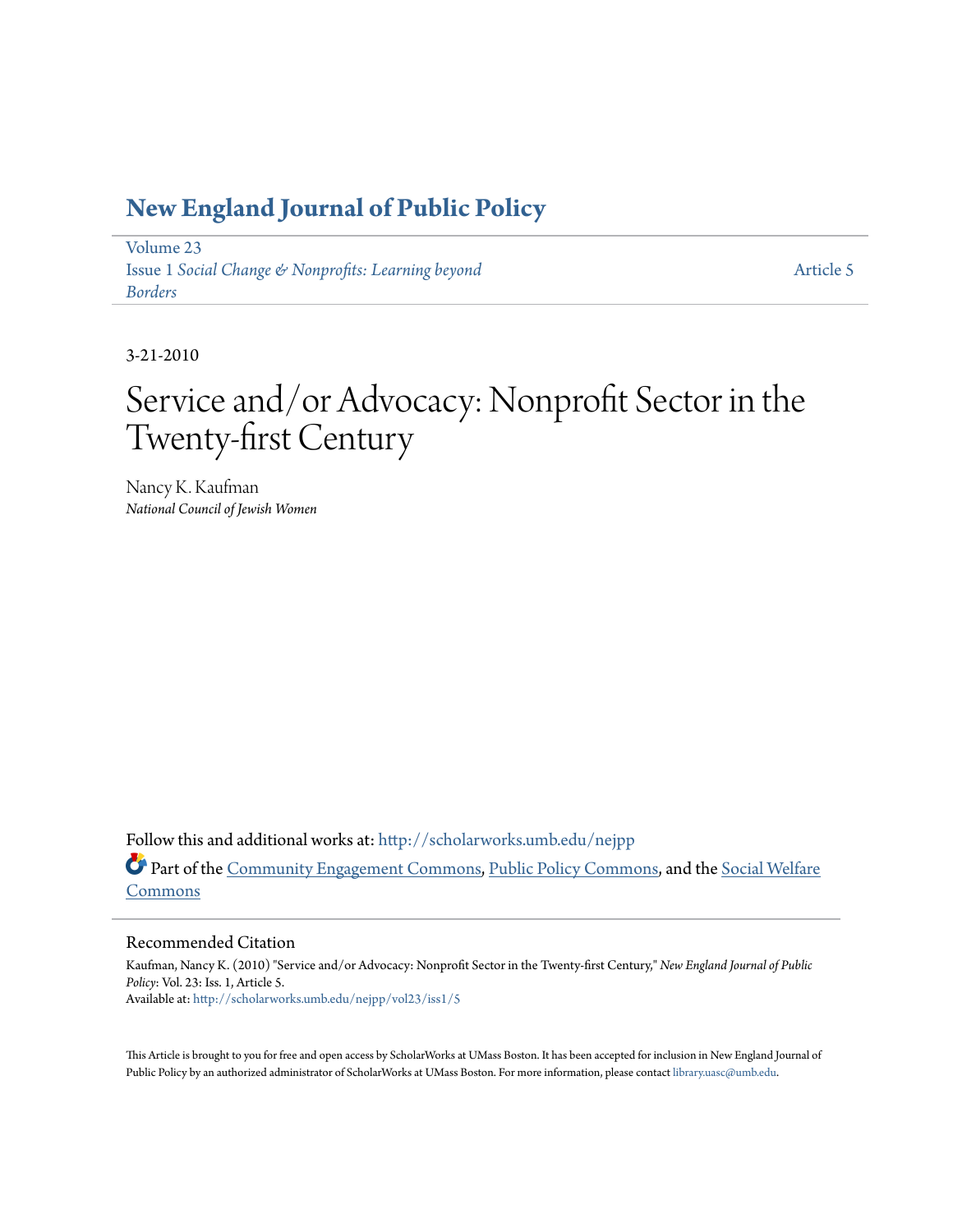## Service and/or Advocacy

# Nonprofit Sector in the Twenty-first **Century**

*Nancy K. Kaufman* 

I<sub>the</sub> n both Israel and the United States over the past twenty years, there has been an explosion in the number of nonprofit organizations that live in a space somewhere between government agencies and for-profit companies. While the growth of these organizations may have been stimulated by different factors in each country, there is much to be learned through a cross-cultural exchange like the one between organizations in Haifa and in Boston.

In order to analyze some of the challenges facing nonprofit organizations across a wide spectrum of mission, purpose, and size, I have categorized the type of organizations being discussed as follows:

**Direct Service only** — with public and private funds (for example, Jewish Family and Children's Services)

**Direct Service and Advocacy** — with public and private funds (for example, antipoverty agencies)

**Advocacy and Organizing** — with a mix of public and private funds (for example, Hyde Square Task Force)

**Advocacy and Organizing** — with no public funds (for example, JCRC Boston)

Each model presents challenges as to how services are delivered, what constraints exist in managing the organization, and whether advocacy for policy change is possible. All of these models fall into the definition of "civil society" as described by Professor Amnon Reichman in the introduction to this section: "Civil Society is the

*Nancy K. Kaufman has been the Executive Director of the Jewish Community Relations Council (JCRC) of Greater Boston since 1990. JCRC serves as the public affairs arm of Boston's Jewish Federation, Combined Jewish Philanthropies (CJP). Before coming to the JCRC, Nancy worked for the Commonwealth of Massachusetts as Deputy Director of the Governor's Office of Human Resources, Assistant Secretary of Health and Human Services, and Deputy Commissioner of the Department of Public Welfare. Ms. Kaufman is the recipient of the "Littauer Award for Excellence," from the Kennedy School of Government, and the Massachusetts NASW chapter award for "Greatest Contribution to Social Policy and Social Change" as well as the Ten-Point Coalition's community leadership award.*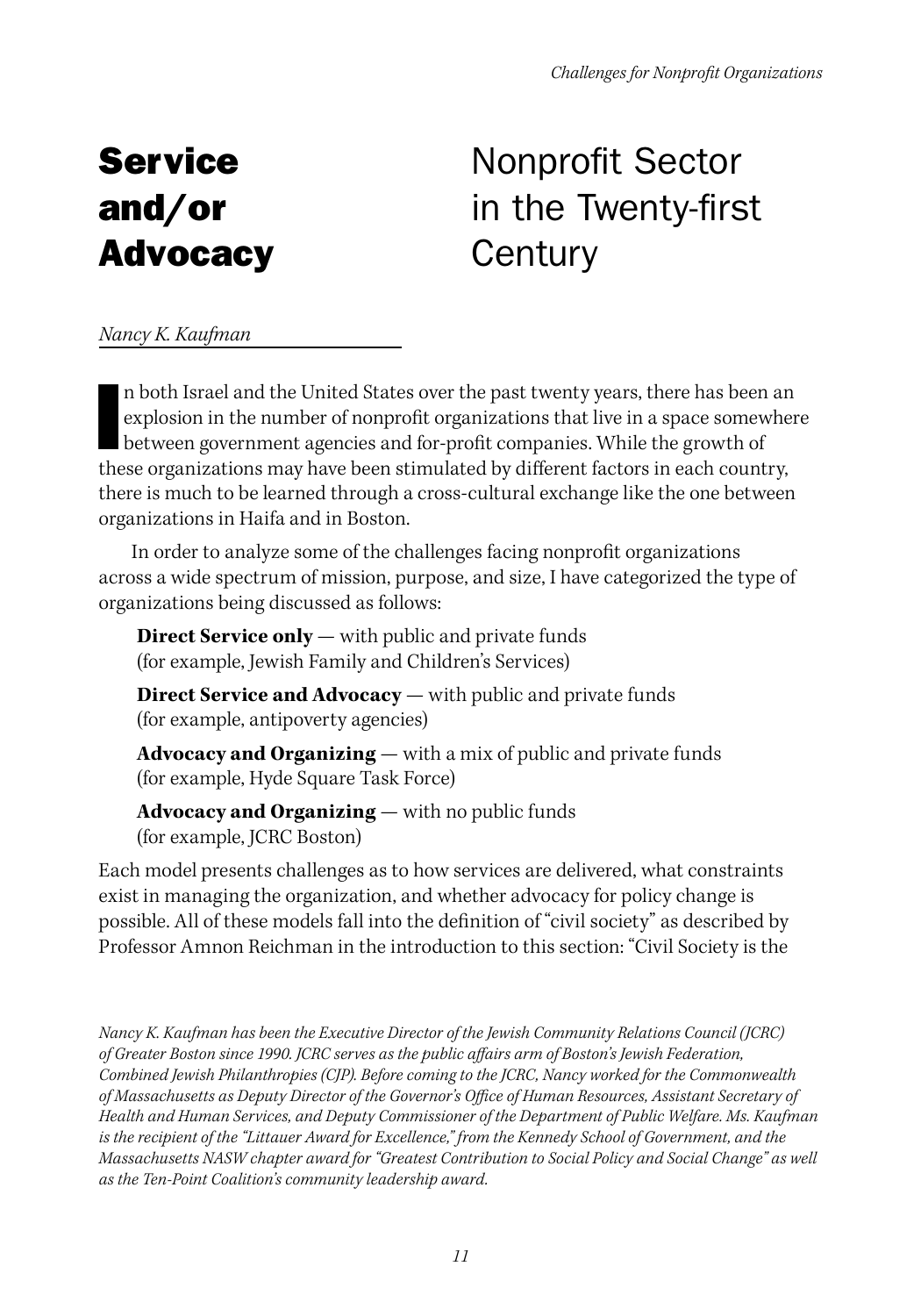social space between the state and the individual where for-profit and nonprofit organizations pursue their goals." Challenges develop for the nonprofit organization when government does not behave in a way that supports the strengthening of civil society. Depending on the composition of the board and the nature of the funding the organization receives from government and/or private institutions, the pressures to "conform" can be enormous and can inhibit the ability of an organization to advocate on behalf of the clients they serve or the injustice they seek to redress. If, for example, an organization receives direct funding from the government, can the organization then advocate for policies that may be in conflict with the position of a given government entity (whether elected or appointed by an elected official)? Will the organization's funding be threatened if it fails to "toe the party line"? And, if the organization provides direct services to clients in need, will those services be jeopardized by the advocacy position the organization takes on any given issue? In the United States, nothing symbolizes this dilemma better than the nonprofit Community Action Agencies that were created as part of the "Great Society" of the Johnson Administration. As the founder and Executive Director of one of these agencies in the 1970s, the author has a unique perspective on the challenges and opportunities presented by organizations that choose to both provide direct services and to advocate around policy issues that impact the people who are provided those services.

Community Action Agencies were mandated by the Economic Opportunity Act of 1964 and they were created to fight poverty in the inner cities while providing for the "maximum feasible participation of the poor" in planning and oversight of the organizations. Thus, a hybrid organization was legally constituted by the federal government to be both a direct service provider and an advocate on behalf of the poor with the very government that was providing the funds. The agencies were given clear guidelines for constituting boards of directors that were composed of the local community — one-third low-income members, one-third local government representatives, and one-third civic and business leaders. Thus, an inherent tension was created that often put the organization in direct conflict with the government that was regulating its funding. An example of that tension came to my agency (Tri-City Community Action Program) when fuel assistance and weatherization programs were initiated. Our role to that point had been to advocate on behalf of the poor for exactly this kind of ameliorative program, but not to run the program. But what better way to learn about the needs of the poor than to actually have specific data on who they were and what services they needed. Our organization made a conscious decision to take on the very large direct aid programs while continuing to advocate on behalf of those receiving aid.

The success of the Community Action Agencies (the network still exists forty-five years after creation) is proof positive that it is possible to provide direct services with government funding and advocate to government for a greater share of the resources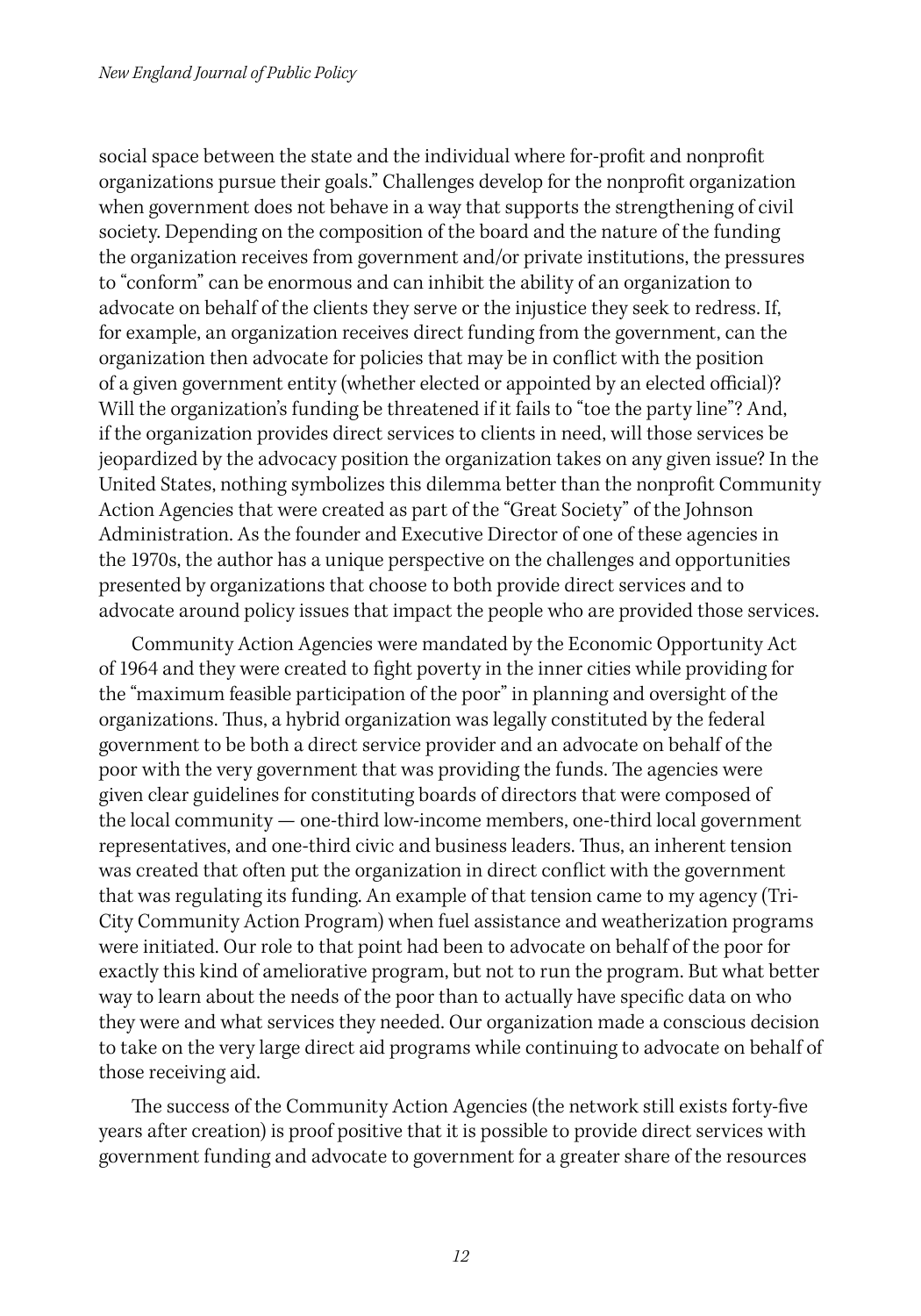and for policies that support society's most vulnerable members. It only works, however, if the provider organization understands that its true mission is to envision a time when such services are no longer necessary because all individuals have the means to provide for their own needs by finding routes out of poverty through employment and full and independent participation in community life.

While it may be easier and less conflictual to run an organization that does not take government funds, this, too, has many challenges. Such is the case of the Jewish Community Relations Council of Greater Boston (JCRC). While it exists as an "umbrella" organization to speak on major policy issues on behalf of the organized Jewish community, it also advocates with government for increased resources for vulnerable people (both Jewish and non-Jewish) in society. While JCRC does not receive government funds directly, many of the social service agencies it advocates for in the Jewish community receive government funds to serve their clients. Strict government regulations on "lobbying" define the relationship with the public sector and determine what business can and cannot be conducted.

An example of this challenge took place in 1999, when JCRC took a group of state legislators to Israel as part of its Israel advocacy work having nothing to do with its domestic policy agenda. JCRC was heavily criticized for subsidizing a trip to Israel for legislators because JCRC also directly lobbies the state government. So, while JCRC receives no state funds directly for its programs it does maintain relationships with elected officials in order to secure resources for the larger Jewish social welfare system. It was the "perception" of influencing elective officials with a trip to Israel that became the issue. JCRC no longer subsidizes trips for state officials but it does include them on trips to Israel with other key non-Jewish people.

The JCRC does receive considerable private funds through the Jewish Federation in Boston (CJP), and that, too, can be a source of conflict when positions are taken that may run counter to the prevailing business interests of donors to the Federation. By being constituted, however, as an independent organization with a separate board of directors, JCRC is able to carefully weigh the various interests of the community when taking positions on controversial issues. The challenge here has been most visible in efforts to maintain a "broad table" of inclusion on issues where there is disagreement about strategy regarding domestic issues and Israel advocacy issues.

In the domestic area, gay marraige is an example of another challenge JCRC faced. The Supreme Judicial Court of Massachusetts made a ruling that permitted civil marriage for gays and lesbians. Many different "faith" groups opposed this ruling even though it did not speak to the issue of religious ceremonies. Several partner organizations asked JCRC to take a position, which was difficult given the diversity of the JCRC membership. A decision was made to have an open dialogue and to give all members an opportunity to express themselves. The primary issue was one of civil rights and not religious beliefs. After a thorough debate, a vote was taken and it was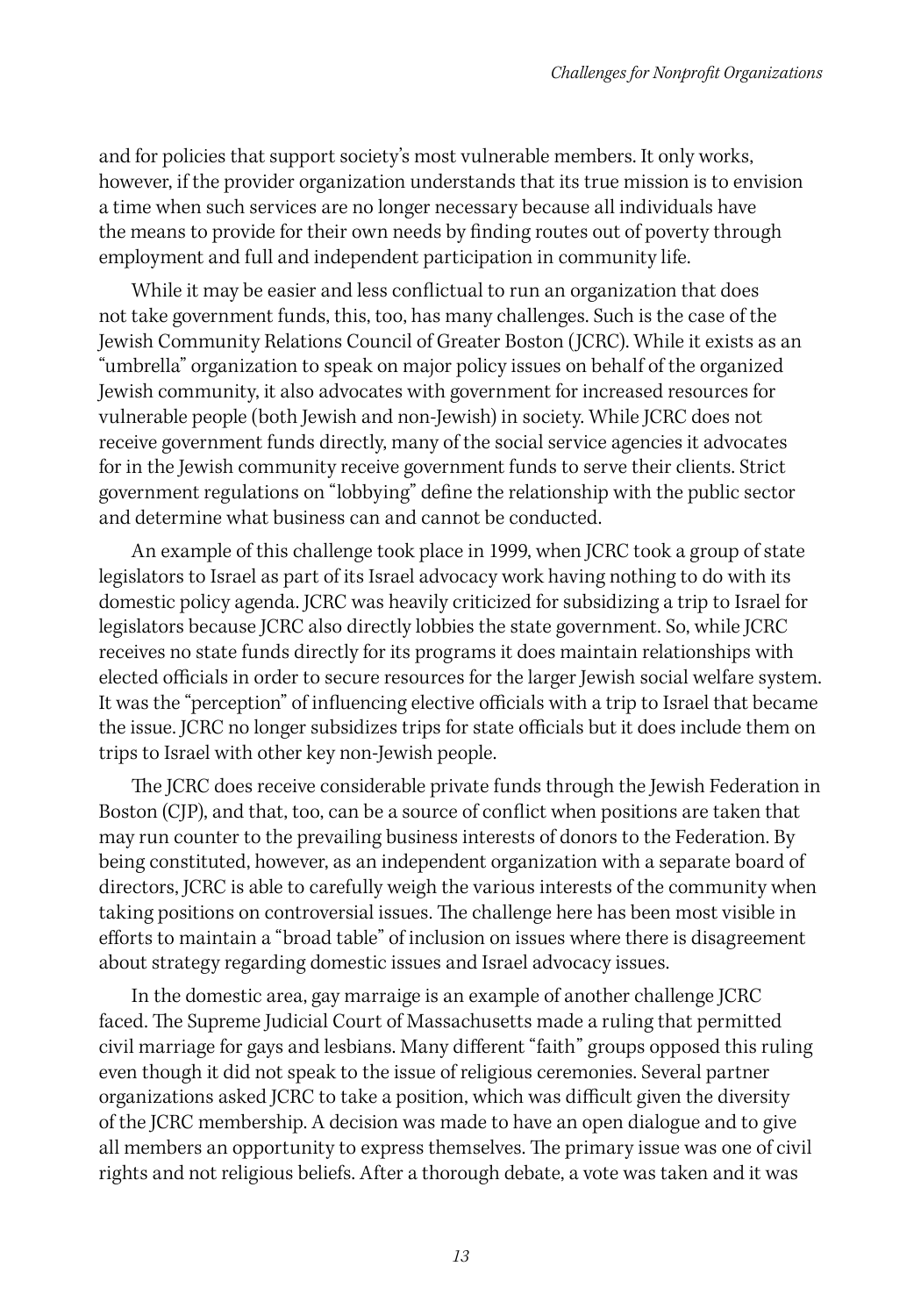decided to support the Supreme Court's decision. The Orthodox community voted against and clearly expressed their concern but did NOT walk away from the table because the process was a fair and democratic one.

Another example of taking stands on controversial issues involves taxes for social and welfare services. In order to effectively advocate for vulnerable individuals in our community, we often hear from legislators that the resources simply do not exist to fund all the necessary services people need, and decisions must be made as to how to cut the pie unless the pie is actually increased. We have been faced with this challenge many times and it is coming up again in 2010 with an initiative on the November ballot that will ask citizens to decide on a possible roll-back of the Massachusetts sales tax and an elimination of the liquor tax that was put into effect in 2009. As in the past when similar initiatives have been proposed, JCRC is asked by our elected officials and secular and religious partners to take a stand. Our JCRC Council will take up this issue, once again, and I fully expect that it will vote for JCRC to be active in the campaign to prevent the roll-back of taxes. What is at stake here is millions of dollars in funds needed to support poor and vulnerable people. But what is also in play are the beliefs of many that taxes are not good for business or people at the higher end of the income spectrum. Since many of those people are donors to the Federation, this is an issue of great concern. By building support among all the Jewish agencies that receive government funds and their board members, I fully expect that we will provide a voice for maintaining the "safety net" for people in need.

More recently, JCRC has been challenged on the issue of who and how Israel is represented on the Council. B'rit Tzedek V'Shalom has been a member of JCRC for several years. Recently B'rit Tzedek merged with J Street, and some people would prefer J Street not be represented on the Council. It has long been the policy of JCRC that if an organization supports a two-state solution to the conflict between Israel and Palestinians and believes in the right of Israel to exist as a Jewish democratic state, then they would be welcomed on the Council as a member organization. Since J-Street meets those criteria they are on the Council (as is CAMERA and the David Project; ZOA and Hadassah; Reform, Conservative and Orthodox movements). It is the organization's belief that we are stronger when we include different voices around the table than when we try to silence any one voice.

Because JCRC is a representative body with over forty different Jewish organizations represented on its Council, it is able to vet issues in a deliberative and democratic manner. By using a democratic process where majority rules a fairly reliable process exists to insure that positions are taken that represent the majority of community opinion. Thus, JCRC is able to be a forceful advocate with government without worrying about the political implications of the positions it takes, and it is seen as a formidable force at the state and federal levels because of the constituency it represents (higher voter participation) and the careful way in which it carries out its